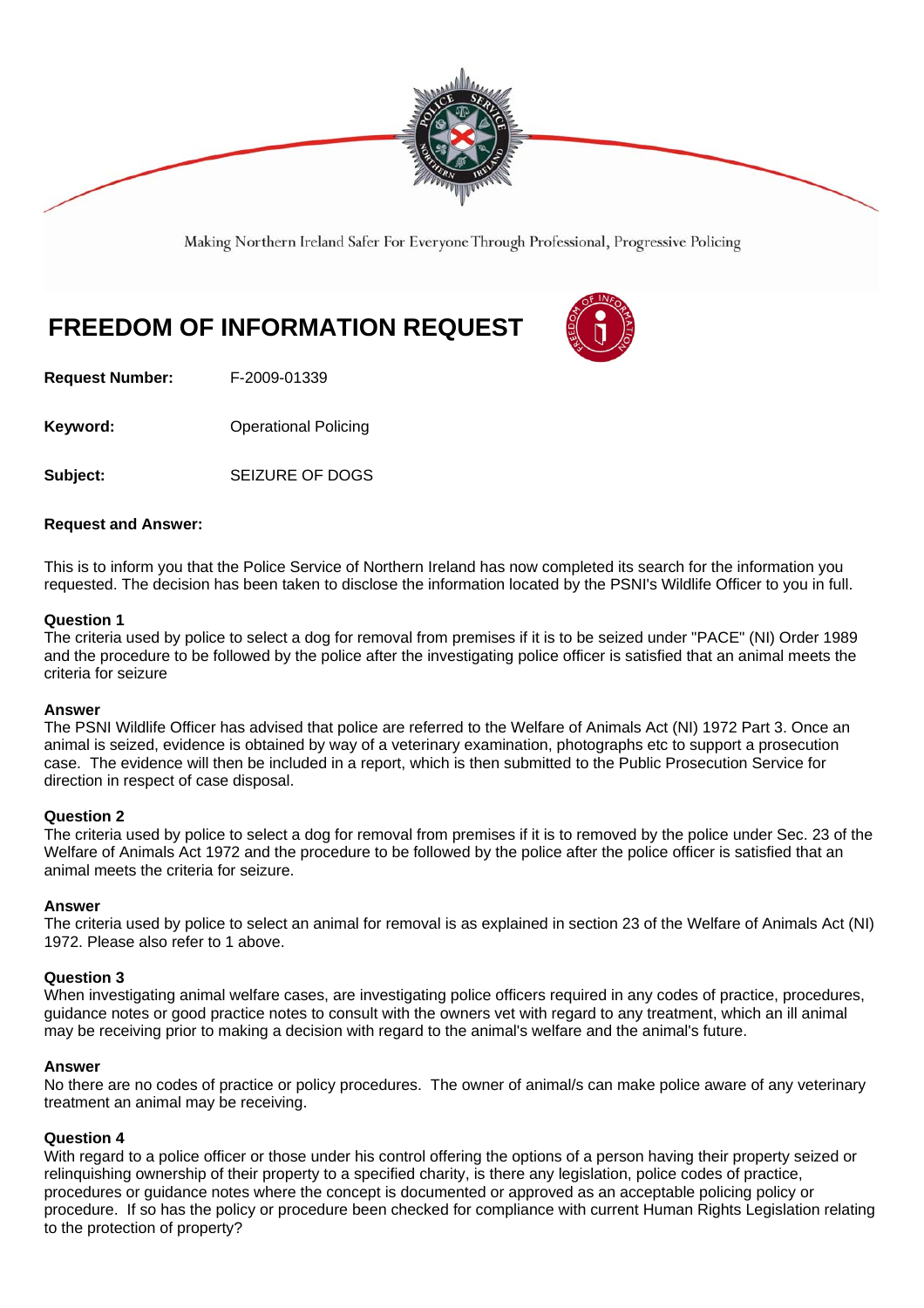## **Answer**

It is not stated in police procedures to offer the option of seizure or relinquished ownership. If Police believe there to be a welfare issue as described within Part 3 of the Welfare of Animals Act (NI) 1972 the animal may be seized and a veterinary report obtained. Ownership can be relinquished after all evidence has been obtained. The PSNI are compliant with Human Rights legislation.

## **Question 5**

When an investigating officer or those under his control offers the options to a person of having their property seized or relinquishing ownership of their property to a specified charity is there any police guidance, written or otherwise, given with regard to the following: -

## **Question 5a**.

The circumstances as to when the options can be offered.

#### **Answer**

As the option is not given, this question is not applicable - please refer to the answer to question 4 above.

## **Question 5 (b)**

Is the investigating police officer required to advise the property owner in writing or verbally as to what law he is breaching, and how the article or animal meets relevant seizure criteria?

#### **Answer**

All officers must comply with Section 21 of PACE and the PACE Codes of Practice in relation to the seizure of property, Paragraph 7.

http://police.homeoffice.gov.uk/publications/operational-policing/2008\_PACE\_Code\_B\_(final).pdf?view=Binary

## **Question 5 (c)**

The length of time the owner of property is given to seek professional assistance and make a decision between the two options on offer.

#### **Answer**

As the option is not given, this is not applicable - please refer to the answer to question 4 above.

#### **Question 5 (d)**

Are staff or members of the specified charity to receive the relinquished property permitted to be involved in making a decision as to whether or not an article or animal meets the seizure criteria?

#### **Answer**

The respected charity can offer advice based on their experience but ultimately the decision is that of the Investigating Officer.

#### **Question 5 (e)**

As the owner of the property no longer has control of the article or animal at the point when the options are being offered, is a formal method of detention or suspension of the article or animal required prior to the options being offered?

#### **Answer**

As the option is not given, this question is not applicable - please refer to point 4 above.

#### **Question 5 (f)**

Do the police have an approved list of charities or other organisations to which a property owner can relinquish his property as an alternative to having it seized and if so is the selection method documented and application for selection open to any charity?

#### **Answer**

As the option of relinquishing property is not given by the PSNI, the PSNI does not hold a list of charities / organisations to which the property can be relinquished.

#### **Question 5 (g)**

Do the police give any guidance to the public as to what to do if they face such a situation and are not sure as to whether or not their property meets a "seizure criteria" for example if they have a dog with an anti bark collar, there is an alleged smell of urine in the dog's shed or if a motorist is stopped at a vehicle check point in a car which has a dirty number plate and/or perhaps a defective tyre?

#### **Answer**

Any member of the public can ask any PSNI officer for general advice regarding wildlife crime. The PSNI web site also contains information for the public providing examples of wildlife crime. The links have been provided below.